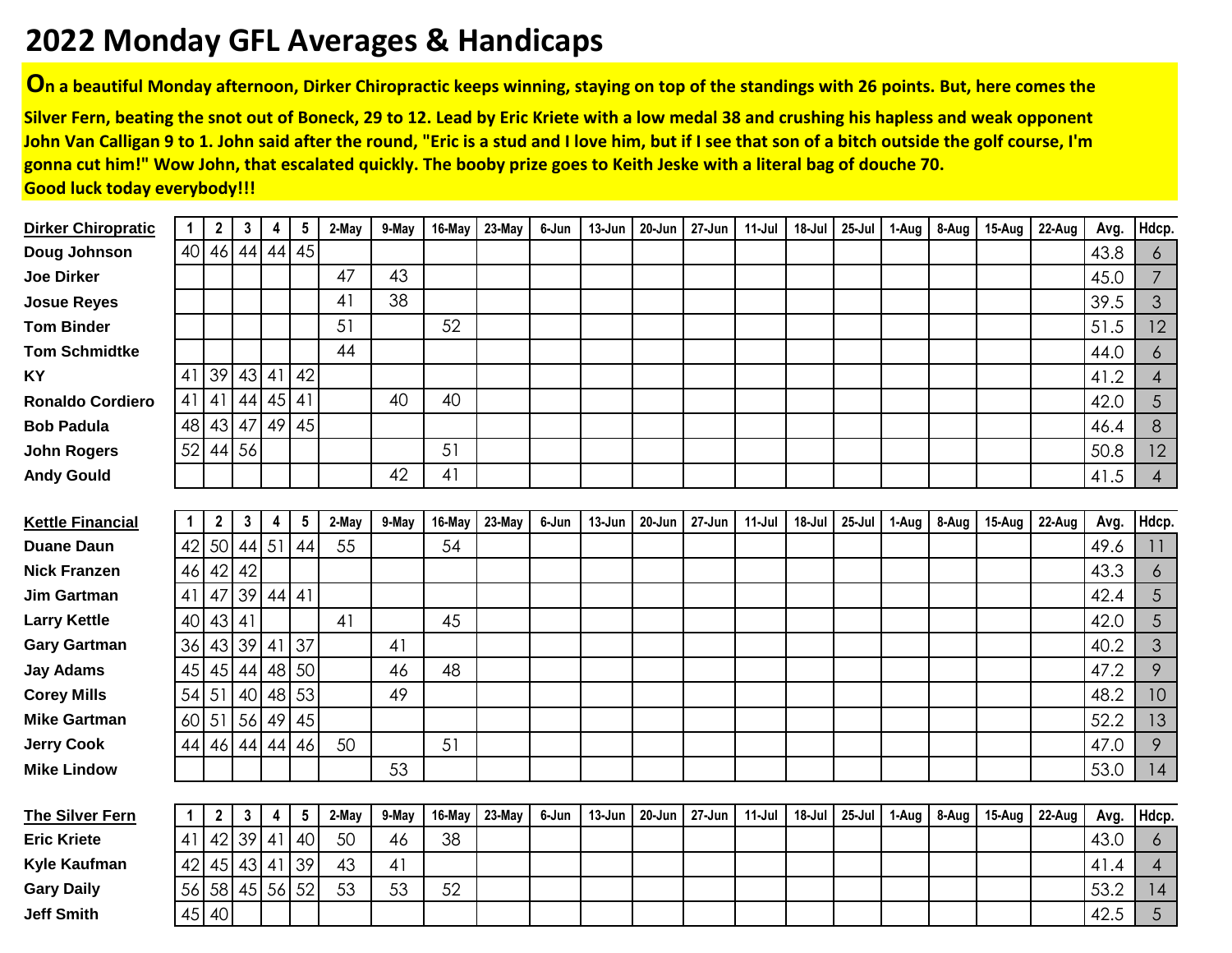| Dave Van Akkeren       | $43 \mid 47$   |                | 47           |         | 49 43           | 46    | 48    | 48     |        |       |        |            |        |          |        |            |       |       |        |        | 46.8 | 9              |
|------------------------|----------------|----------------|--------------|---------|-----------------|-------|-------|--------|--------|-------|--------|------------|--------|----------|--------|------------|-------|-------|--------|--------|------|----------------|
| <b>Tony Tislau</b>     | 43             |                |              |         |                 |       |       |        |        |       |        |            |        |          |        |            |       |       |        |        | 43.0 | 6              |
| <b>Justin Arens</b>    |                |                |              |         |                 |       |       | 53     |        |       |        |            |        |          |        |            |       |       |        |        | 53.0 | 4              |
|                        |                |                |              |         |                 |       |       |        |        |       |        |            |        |          |        |            |       |       |        |        |      |                |
| <b>Miller's Pub</b>    |                | $\mathbf{2}$   | 3            | 4       | 5               | 2-May | 9-May | 16-May | 23-May | 6-Jun | 13-Jun | 20-Jun     | 27-Jun | 11-Jul   | 18-Jul | 25-Jul     | 1-Aug | 8-Aug | 15-Aug | 22-Aug | Avg. | Hdcp.          |
| <b>John Pilgrim</b>    | 55             | 54             | 55           | 57      | 49              | 64    | 68    |        |        |       |        |            |        |          |        |            |       |       |        |        | 58.6 | 18             |
| <b>Mark Majerus</b>    | 46             | 50 50          |              | 47      | 51              |       | 57    | 54     |        |       |        |            |        |          |        |            |       |       |        |        | 51.8 | 13             |
| <b>Tom Trimberger</b>  | 51             | 48             | 48           | 50      | 48              | 50    |       | 49     |        |       |        |            |        |          |        |            |       |       |        |        | 49.0 | 10             |
| <b>Howie Gensch</b>    | 57             | 55             | 48           | 56      | 56              | 57    |       | 59     |        |       |        |            |        |          |        |            |       |       |        |        | 55.2 | 15             |
| <b>Jeff Pilgrim</b>    | 43             | 47             | 46           |         | 42 50           |       | 52    | 48     |        |       |        |            |        |          |        |            |       |       |        |        | 47.6 | 9              |
| <b>Andy Williams</b>   | 58 65 68       |                |              | 56 67   |                 | 66    | 58    |        |        |       |        |            |        |          |        |            |       |       |        |        | 63.0 | 22             |
|                        |                |                |              |         |                 |       |       |        |        |       |        |            |        |          |        |            |       |       |        |        |      |                |
| <b>Harry Sashel</b>    | -1             | $\mathbf{2}$   | $\mathbf{3}$ | 4       | $\sqrt{5}$      | 2-May | 9-May | 16-May | 23-May | 6-Jun | 13-Jun | 20-Jun     | 27-Jun | 11-Jul   | 18-Jul | $25 -$ Jul | 1-Aug | 8-Aug | 15-Aug | 22-Aug | Avg. | Hdcp.          |
| <b>Jay Keitel</b>      | 42             | 50<br>41       |              |         | 52 45           |       |       |        |        |       |        |            |        |          |        |            |       |       |        |        | 46.0 | 8              |
| Al Krieski             | 46             | 43 46          |              | 49      | 48              | 54    | 56    | 52     |        |       |        |            |        |          |        |            |       |       |        |        | 51.8 | 13             |
| <b>Pat O'Brien</b>     | 47             | 45 47          |              | 47      | 49              | 47    | 47    |        |        |       |        |            |        |          |        |            |       |       |        |        | 47.4 | 9              |
| <b>Fred Mayer</b>      | 49             | 39<br>47       |              | 48      | 53              | 54    |       | 53     |        |       |        |            |        |          |        |            |       |       |        |        | 51.0 | 12             |
| <b>Charlie VDK</b>     | 59             | 63   55        |              | 56 61   |                 |       | 59    | 67     |        |       |        |            |        |          |        |            |       |       |        |        | 59.6 | 19             |
| <b>Steve Krieski</b>   |                |                |              |         |                 | 49    | 50    | 44     |        |       |        |            |        |          |        |            |       |       |        |        | 47.7 | 9              |
|                        |                |                |              |         |                 |       |       |        |        |       |        |            |        |          |        |            |       |       |        |        |      |                |
|                        |                |                |              |         |                 |       |       |        |        |       |        |            |        |          |        |            |       |       |        |        |      |                |
| <b>Kamandas</b>        | $\mathbf{1}$   | $\overline{2}$ | $\mathbf{3}$ | 4       | $5\phantom{.0}$ | 2-May | 9-May | 16-May | 23-May | 6-Jun | 13-Jun | $20 - Jun$ | 27-Jun | 11-Jul   | 18-Jul | 25-Jul     | 1-Aug | 8-Aug | 15-Aug | 22-Aug | Avg. | Hdcp.          |
| <b>Sue Karsteadt</b>   | 59             | 60             | 58 55 57     |         |                 |       | 63    | 56     |        |       |        |            |        |          |        |            |       |       |        |        | 57.8 | 17             |
| <b>Jim Roeber</b>      | 39             | 40             |              |         |                 |       |       |        |        |       |        |            |        |          |        |            |       |       |        |        | 39.5 | 3              |
| <b>Bryan Koch</b>      | 60             | 63             | 66           | 71      |                 | 63    |       |        |        |       |        |            |        |          |        |            |       |       |        |        | 64.6 | 23             |
| <b>Jim Chvarak</b>     | 57             | 54<br>51       |              | 55 49   |                 | 52    |       |        |        |       |        |            |        |          |        |            |       |       |        |        | 52.2 | 13             |
| <b>Scott Eckert</b>    | 59             | 60 51          |              | 55 56   |                 | 61    | 54    | 55     |        |       |        |            |        |          |        |            |       |       |        |        | 56.2 | 16             |
| John Grunewald         | 51             | 59<br>65       |              | 58 58   |                 |       |       |        |        |       |        |            |        |          |        |            |       |       |        |        | 58.2 | 18             |
| <b>Keith Jeske</b>     | 65             | 61             | 68           | 68      |                 |       | 67    | 70     |        |       |        |            |        |          |        |            |       |       |        |        | 66.8 | 25             |
| <b>Larry Olson</b>     | 15             |                |              |         |                 |       |       |        |        |       |        |            |        |          |        |            |       |       |        |        | 45.0 | $\overline{7}$ |
| <b>Chase Diener</b>    | 44 45 49 43 46 |                |              |         |                 | 46    | 50    | 50     |        |       |        |            |        |          |        |            |       |       |        |        | 47.0 | 9              |
|                        |                |                |              |         |                 |       |       |        |        |       |        |            |        |          |        |            |       |       |        |        |      |                |
| <b>Boneck Printing</b> | $\mathbf{1}$   | $\mathbf{2}$   | $\mathbf{3}$ | 4       | $5\phantom{.0}$ | 2-May | 9-May | 16-May | 23-May | 6-Jun | 13-Jun | $20$ -Jun  | 27-Jun | $11-Jul$ | 18-Jul | $25 -$ Jul | 1-Aug | 8-Aug | 15-Aug | 22-Aug | Avg. | Hdcp.          |
| John Johnson           | 48 49 52 48 45 |                |              |         |                 | 48    | 45    |        |        |       |        |            |        |          |        |            |       |       |        |        | 47.6 | 9              |
| <b>Jeff Konter</b>     | 52 46 45 60 45 |                |              |         |                 | 53    | 49    |        |        |       |        |            |        |          |        |            |       |       |        |        | 50.4 | 12             |
| <b>Tom Behrens</b>     | 47             | 48 51          |              | $54$ 49 |                 | 53    |       | 54     |        |       |        |            |        |          |        |            |       |       |        |        | 52.2 | 13             |
| <b>Steve Conard</b>    | 54 54 54 49 50 |                |              |         |                 |       | 53    | 59     |        |       |        |            |        |          |        |            |       |       |        |        | 53.0 | 14             |